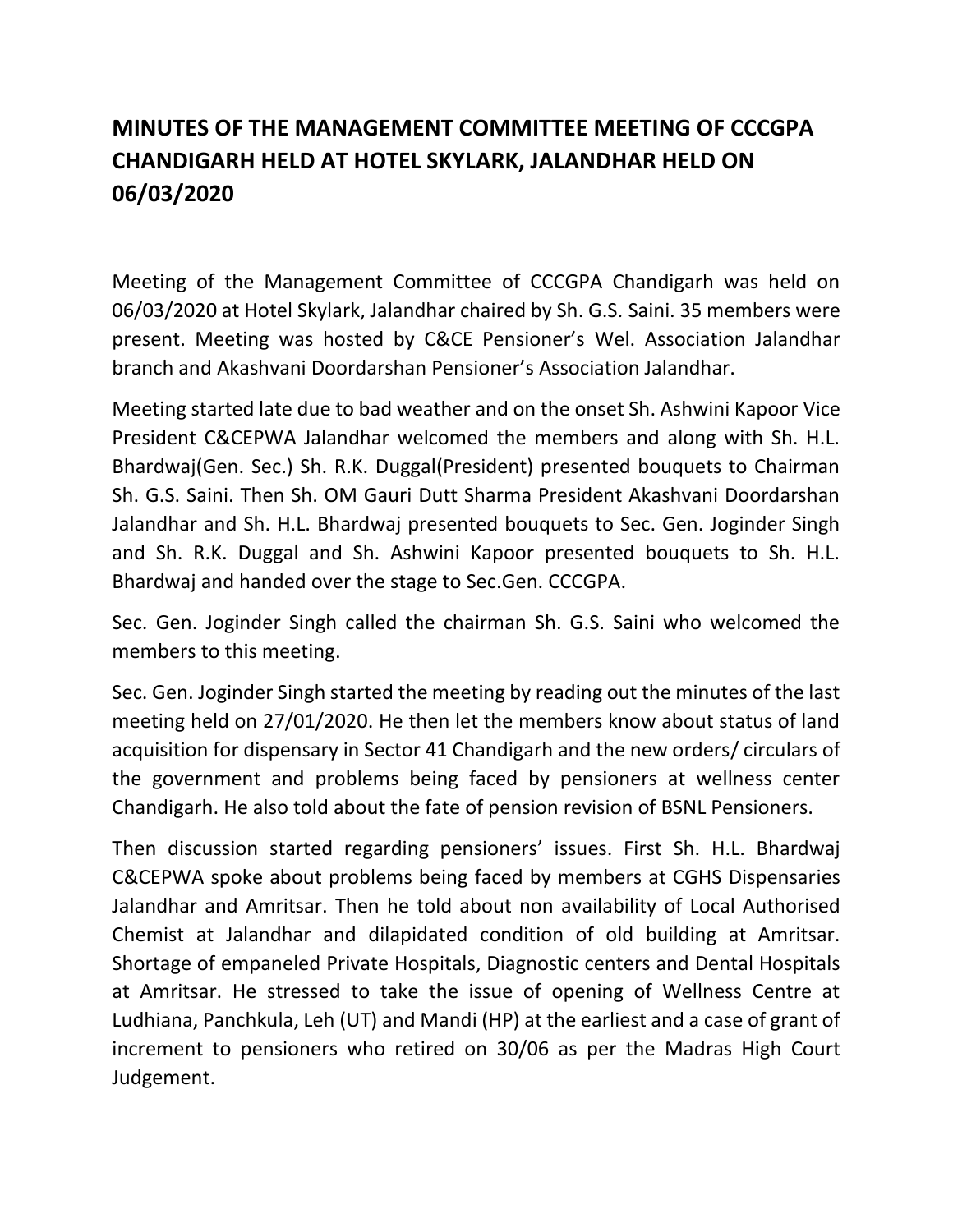Then Sh. G.S Pathania Gen. Sec. Assn. of RO&AO Chandigarh spoke about SCOVA which is not effective and there should be central committee to take up the cases of pensioners with Central Government and all court decisions should be implemented in all similar cases. He told that Bharat Pensioner's Samaj, New Delhi should be utilized as we are affiliated to it. He also told that case of reimbursement of empaneled hospitals should be taken with government so that they can give cashless facility.

Sh. R.S. Vasudeva from Akashvani Doordarshan Pensioner's Welfare Association Jalandhar told that recovery of FMA from some members from 2011-2019 should be stopped and refund should be given. Sh. R.N. Mehta told about the similar case at the final stage of decision at CAT Chandigarh. He stressed there should be a column in the PPO where authorization is made by the PPA. The difficulty faced by the senior citizens i.e. 75-80 years at the empanelled hospitals and wellness centers for endorsement of test from government doctors. The delivery of CGHS card is delayed at additional director CGHS Chandigarh. The Local Authorised Chemist should be appointed at the earliest at Jalandhar. The banks refuse to give certificate for stopping the FMA required for the membership to the CGHS.

Sh. Balwinder Singh PMF, Jalandhar told about the medicine problems at Jalandhar, Amritsar and also need of empaneled Pvt. hospitals and diagnostic centers & Dental Hospitals. He told that medical reimbursement of 3-4 members is pending since long. He told that medicine should be given for 3 months.

Sh. R.K. Duggal C&CEPWA demanded that visiting the specialist (private empaneled hospitals) without reference from Medical Officer should be to all pensioners as they are all senior citizens.

Then Sh. M.S. Jaswal (80 years) from DAPWA was honored by his Association on completing 80 years.

## **Entertainment:**

- 1. Sh. Om Gauri Dutt Sharma from ADPA Jalandhar presented a melodious song
- 2. Sh. Jaspal Singh from DAPWA with a song and a poem
- 3. Sh. S.C. Duggal C&CE, Ludhiana with a song and a poem from Shiv Kumar Batalvi.